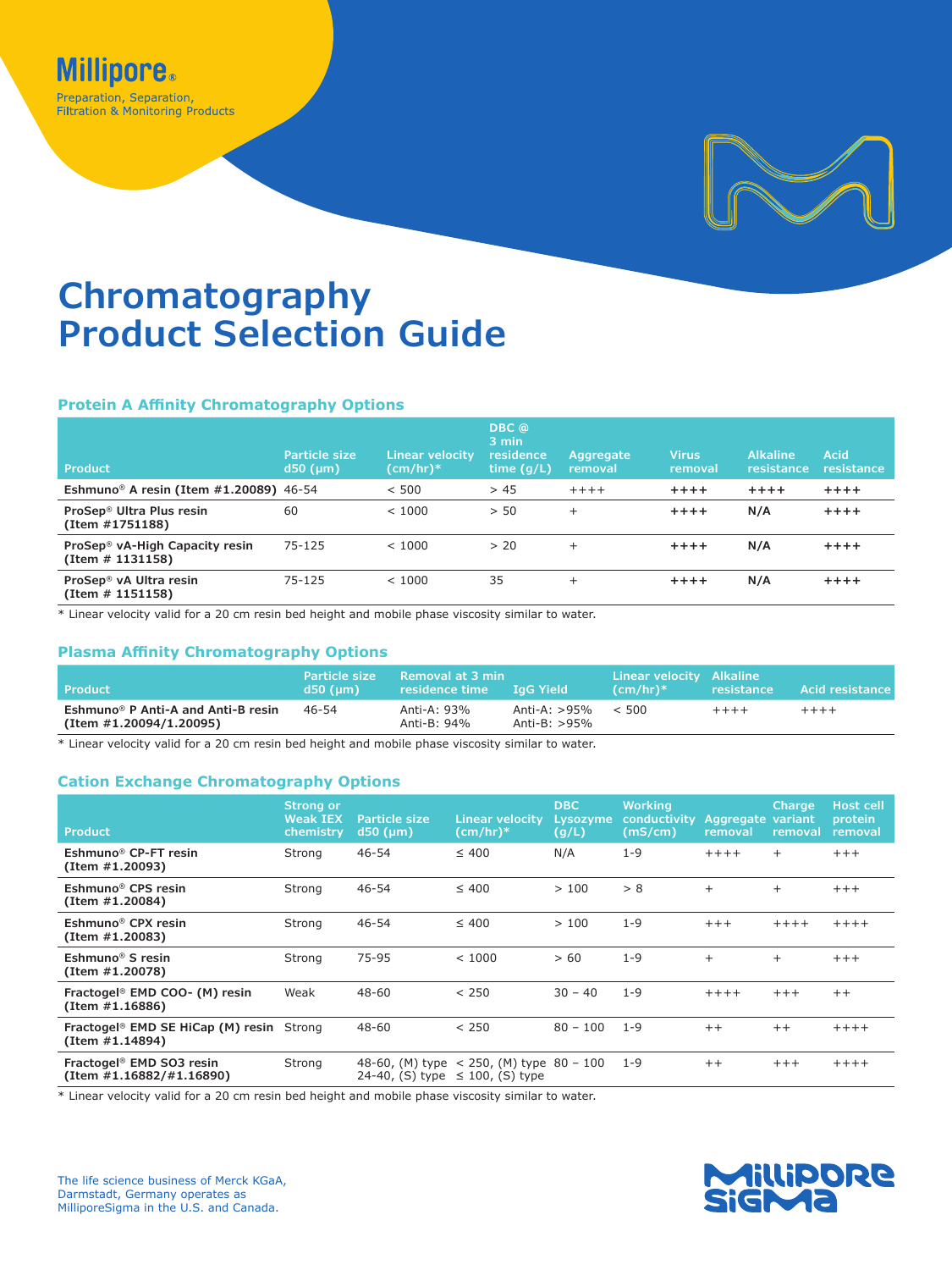### **Anion Exchange Chromatography Options**

| <b>Product</b>                                                             | <b>Strong or</b><br><b>Weak IEX</b><br>chemistry | Particle size<br>d50 (µm)          | <b>Linear velocity</b><br>$(cm/hr)*$      | <b>DBC BSA</b><br>(g/L) | <b>Working</b><br>conductivity<br>(mS/cm) | <b>Product</b><br><b>Flowthrough</b><br><b>Mode</b> | <b>Product</b><br><b>Bind and</b><br><b>Elute Mode</b> |
|----------------------------------------------------------------------------|--------------------------------------------------|------------------------------------|-------------------------------------------|-------------------------|-------------------------------------------|-----------------------------------------------------|--------------------------------------------------------|
| Eshmuno <sup>®</sup> Q resin<br>(Item #1.20079)                            | Strong                                           | 75-95                              | < 1000                                    | >100                    | $1 - 9$                                   | $+++++$                                             | $+++$                                                  |
| Fractogel <sup>®</sup> EMD DEAE (M) resin<br>(Item #1.16883)               | Weak                                             | $48 - 60$                          | < 250                                     | $30 - 40$               | $1 - 9$                                   | $\ddot{}$                                           | $+++++$                                                |
| Fractogel <sup>®</sup> EMD DMAE (M) resin<br>(Item #1.16884)               | Weak                                             | 48-60                              | < 250                                     | $30 - 40$               | $1 - 9$                                   | $\ddot{}$                                           | $+++++$                                                |
| Fractogel <sup>®</sup> EMD TMAE resin<br>(Item #1.16881/1.16887)           | Strong                                           | 48-60, (M) type<br>24-40, (S) type | $<$ 250, (M) type<br>$\leq$ 100, (S) type | $80 - 100$              | $1 - 9$                                   | $^{+}$                                              | $+++++$                                                |
| Fractogel <sup>®</sup> EMD TMAE Hicap (M) resin<br>(Item #1.10316)         | Strong                                           | $48 - 60$                          | < 250                                     | >100                    | $1 - 9$                                   | $+++++$                                             | $+++$                                                  |
| Fractogel <sup>®</sup> EMD TMAE Medcap (M) resin Strong<br>(Item #1.16885) |                                                  | 48-60                              | < 250                                     | >100                    | $1 - 9$                                   | $+$                                                 | $+++$                                                  |
| Natrix <sup>®</sup> Q Chromatography membrane<br>(Item #NXF-01/10/20/50)   | Strong                                           | N/A<br>(membrane)                  | 5-25 membrane<br>volumes per min          | > 200                   | $1 - 15$                                  | $+++++$                                             | $+++$                                                  |

\*Linear velocity valid for a 20 cm resin bed height and mobile phase viscosity similar to water.

### **Mixed-Mode Chromatography Options**

| <b>Product</b>                                    | <b>Multimodal chemistry</b>                       | $d50$ (um) | $(cm/hr)*$ | Particle size Linear velocity DBC Lysozyme Aggregate hydrophobic<br>(g/L) | removal | Glycan or<br>variant removal | <b>Host cell</b><br>protein<br>removal |
|---------------------------------------------------|---------------------------------------------------|------------|------------|---------------------------------------------------------------------------|---------|------------------------------|----------------------------------------|
| Eshmuno <sup>®</sup> CMX resin<br>(Item #1.20650) | Weak cation exchange +<br>moderate hydrophobicity | 46-54      | $\leq 400$ | $\geq 50$                                                                 | $+++$   | $+++++$                      | $+++++$                                |
| Eshmuno <sup>®</sup> HCX resin<br>(Item #1.20087) | Strong cation exchange +<br>strong hydrophobicity | 75-95      | < 1000     | $\geq 50$                                                                 | $^+$    |                              | $++++$                                 |

\* Linear velocity valid for a 20 cm resin bed height and mobile phase viscosity similar to water.

#### **Reversed-Phase Chromatography Options**

| <b>Resin</b>                                     | Particle size (µm) Pore size (nm)       |    | <b>Functionality</b> | <b>Particle shape</b> | CIP (0.1M NaOH) |
|--------------------------------------------------|-----------------------------------------|----|----------------------|-----------------------|-----------------|
| PharmPrep <sup>®</sup> P Si 100 Resin $10 \& 20$ |                                         | 10 | C8e, C18e            | Spherical             | 10 cycles       |
| LiChroprep <sup>®</sup> Resin                    | $15 - 25$ ,<br>$25 - 40$ ,<br>$40 - 63$ | 10 | RP8, RP18            | Irregular             | No              |

# **Antibody Purification Strategy**

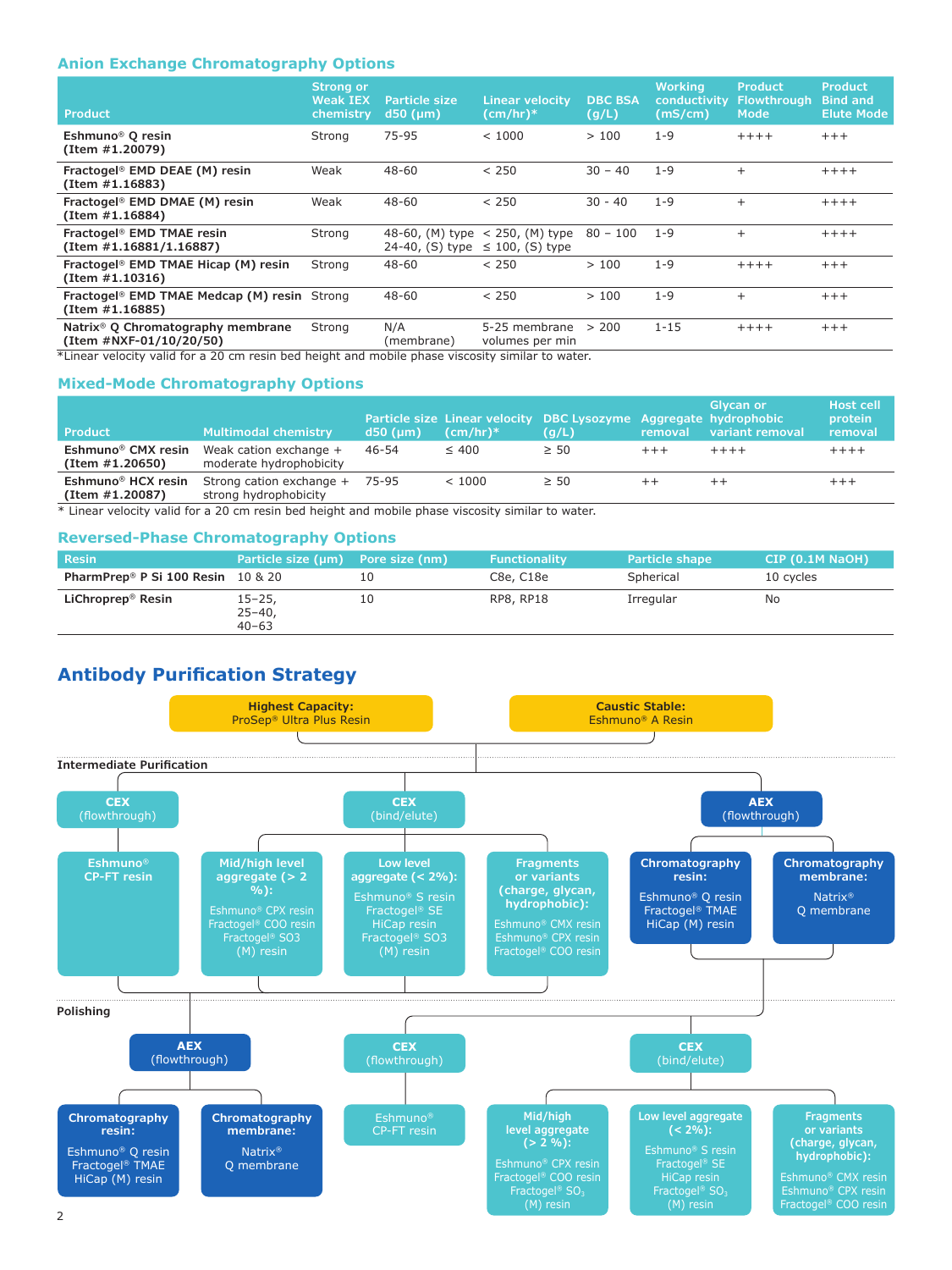# **Antibody Drug Conjugate (ADC) Purification Strategy, Post-conjugation**



## **Recombinant Protein and Antibody Fragment Purification Strategy**

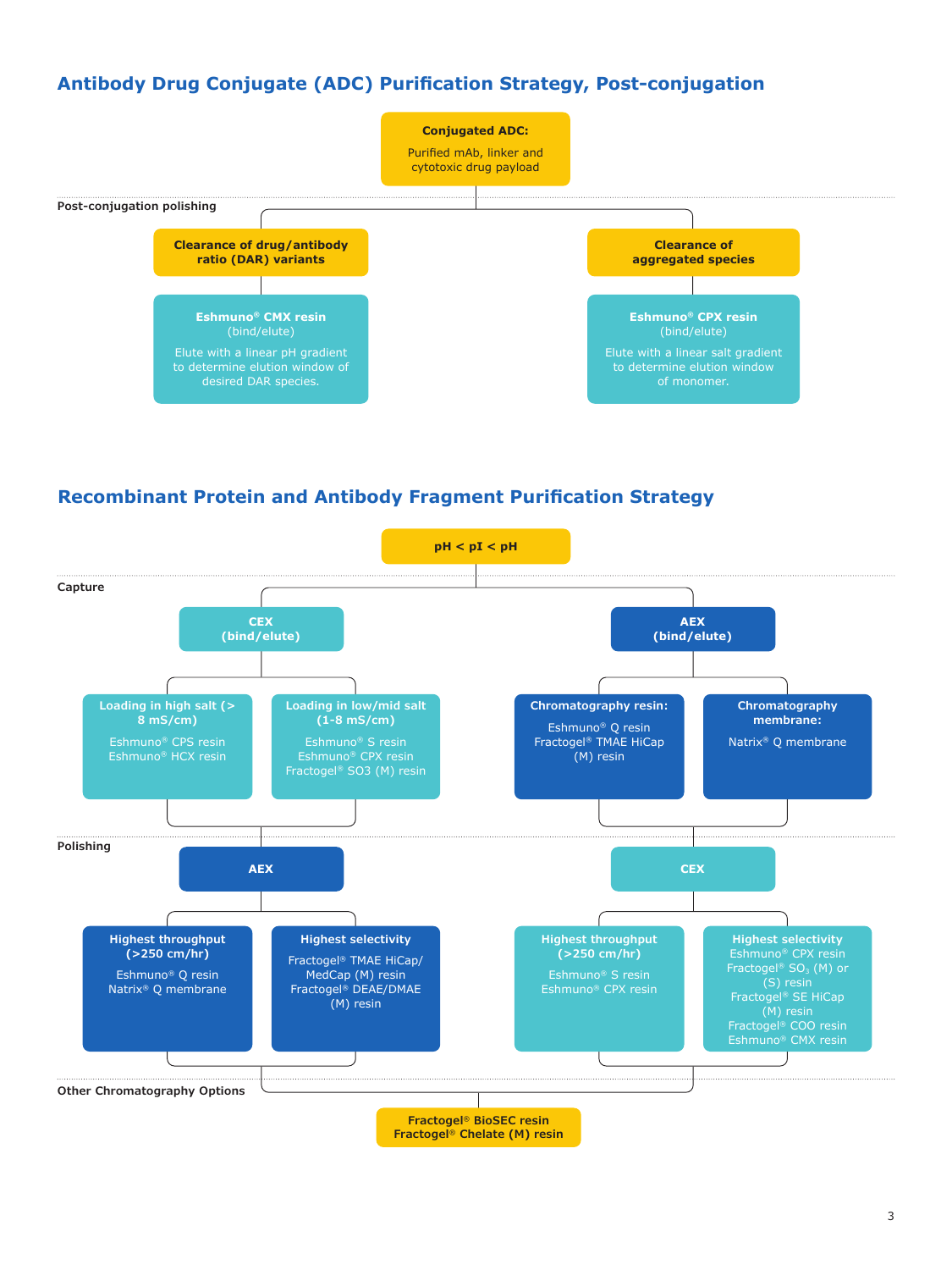# **Plasma Protein Purification Strategy**

# **The complexity of plasma proteins does not allow for templated purification**

| <b>Molecule</b>                        | Goal of chrom step                                                        | <b>Type of resin</b>                                          | <b>Option</b>                                                                                                                                                    |
|----------------------------------------|---------------------------------------------------------------------------|---------------------------------------------------------------|------------------------------------------------------------------------------------------------------------------------------------------------------------------|
| <b>Albumin</b>                         | Removal of IgG, macroglobulin, trace<br>proteins, albumin aggregates      | Weak anion exchange<br>Weak cation exchange<br>Size exclusion | Fractogel <sup>®</sup> DEAE (M) resin<br>Fractogel® COO (M) resin<br>Fractogel® BioSEC resin                                                                     |
| Alpha 1 Proteinase<br>inhibitor (A1PI) | Removal of Albumin, IqG, Transferrin                                      | Weak anion exchange                                           | Fractogel <sup>®</sup> DEAE (M) resin                                                                                                                            |
| C1 inhibitor                           | Removal of impurities                                                     | Weak anion exchange<br>Strong cation exchange                 | Fractogel <sup>®</sup> DMAE (M) resin<br>Fractogel® SO <sub>3</sub> (M) resin                                                                                    |
| Fibrinogen                             | Removal of solvent/detergent and remaining<br>Thrombin inhibitor          | Weak anion exchange                                           | Fractogel® DEAE (M) resin                                                                                                                                        |
| <b>FVIII</b>                           | Removal of solvent/detergent agents                                       | Anion exchange                                                | Fractogel <sup>®</sup> TMAE (M) resin,<br>Fractogel® DEAE (M) resin                                                                                              |
|                                        | Separate FVIII-vWF from FVIII                                             | Anion exchange                                                | Fractogel <sup>®</sup> TMAE (M) resin,<br>Fractogel® DEAE (M) resin                                                                                              |
|                                        |                                                                           | Size exclusion                                                | Fractogel <sup>®</sup> BioSEC resin                                                                                                                              |
|                                        | Remove IgG and Albumin                                                    | Strong anion exchange                                         | Eshmuno <sup>®</sup> Q resin                                                                                                                                     |
|                                        |                                                                           | Strong cation exchange                                        | Eshmuno <sup>®</sup> S resin, Eshmuno®<br>CPX resin, Fractogel® SO <sub>3</sub> resin                                                                            |
| <b>FIX</b>                             | Purification of FII, FVII, FX                                             | Weak anion exchange                                           | Fractogel <sup>®</sup> DEAE (M) resin                                                                                                                            |
| <b>FXI</b>                             | Removal of impurities                                                     | Strong cation exchange                                        | Eshmuno <sup>®</sup> CPX resin, Fractogel <sup>®</sup><br>$SO3$ resin                                                                                            |
| IgG                                    | Bind/elute capture; Removal of solvent/<br>detergent agents               | Anion or cation exchange                                      | Eshmuno <sup>®</sup> Q resin, Fractogel <sup>®</sup><br>DEAE (M) resin, Eshmuno® CPX<br>resin, Fractogel® SO <sub>3</sub> (M) resin,<br>Fractogel® COO (M) resin |
|                                        | Product flowthrough polishing of IgA, IgM,<br>FXIa, other impurities      | Strong anion exchange                                         | Fractogel <sup>®</sup> TMAE (M)<br>Load pH $5.7 - 6.3$ , low<br>conductivity                                                                                     |
|                                        | Anti-A and Anti-B clearance                                               | Anti-A or Anti-B affinity                                     | Eshmuno <sup>®</sup> P Anti-A/anti-B resin                                                                                                                       |
|                                        | Polishing                                                                 | Size exclusion                                                | Fractogel <sup>®</sup> BioSEC resin                                                                                                                              |
| <b>Thrombin</b>                        | Removal of FIX, FX, solvent/detergent from<br>inactivated prothrombin     | Weak anion exchange<br>IMAC (if HIS-tagged)                   | Fractogel® DEAE (M) resin<br>Fractogel <sup>®</sup> Chelate resin                                                                                                |
|                                        | Removal of trace proteins and/or inactivated<br>prothrombin from thrombin | Strong cation exchange                                        | Eshmuno <sup>®</sup> CPX resin, Fractogel <sup>®</sup><br>$SO3$ resin                                                                                            |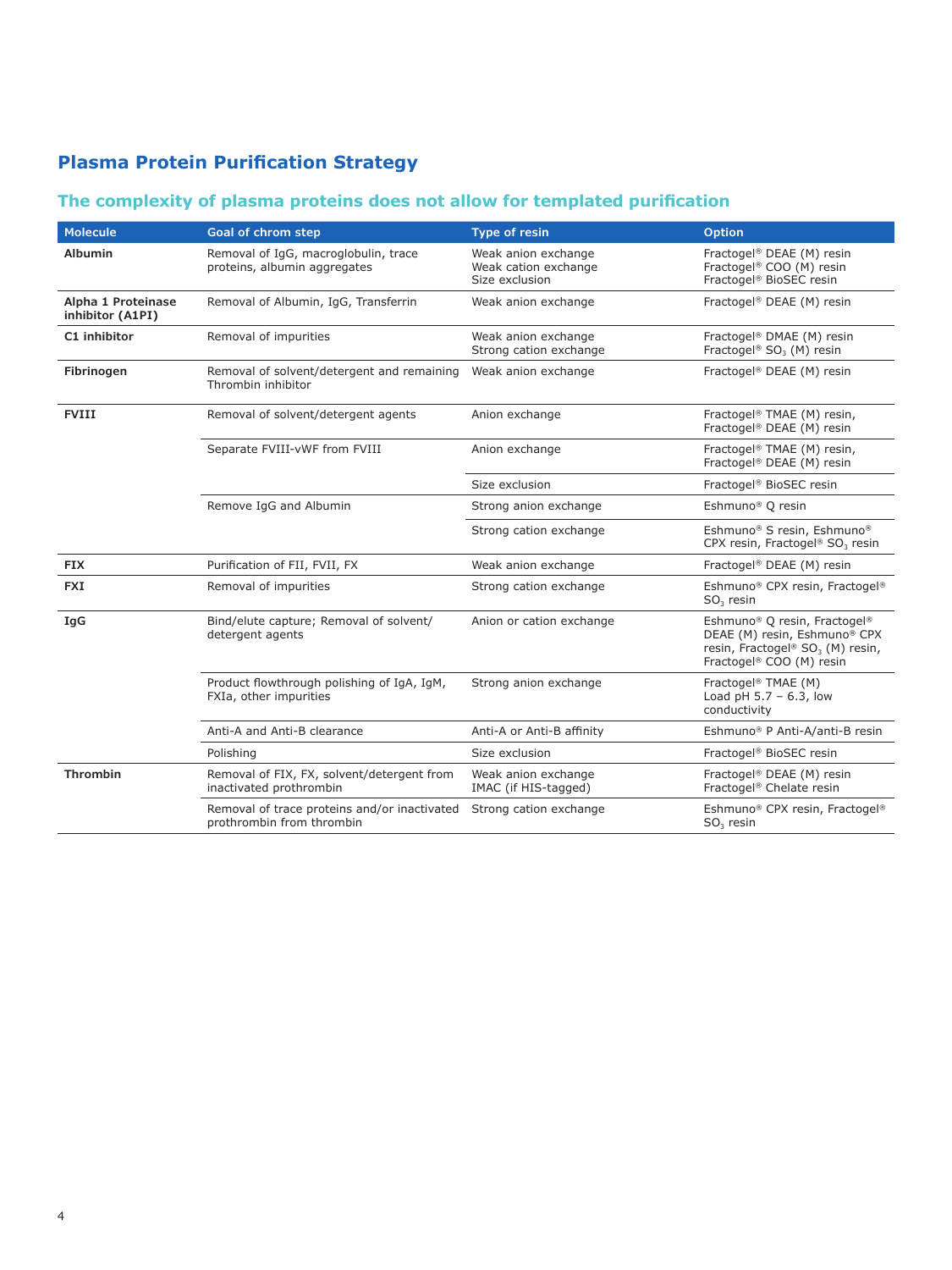# **Virus or Viral Vector Purification Strategy**



# **Plasmid DNA and Conjugated Polysaccharide Vaccine Purification Strategy**